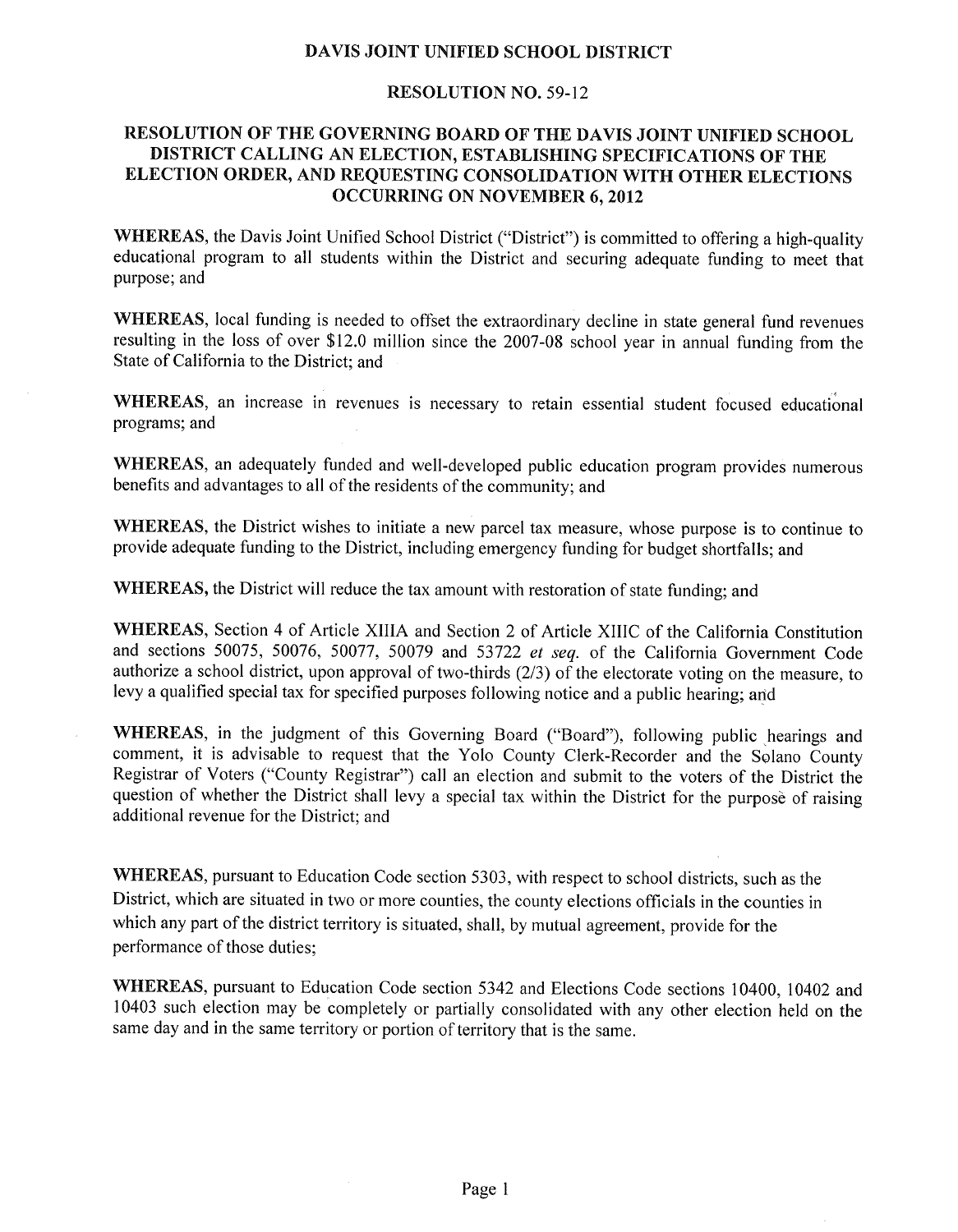# **NOW, THEREFORE, BE IT RESOLVED AS FOLLOWS:**

**1. Resolution Constitutes Order of Election.** This resolution shall constitute an order of election pursuant to Education Code section 5320 *et seq.* The County Registrars of Yolo and Solano Counties are hereby requested to determine which County Registrar shall conduct the election on behalf of the District in accordance with Education Code section *5303.* 

**2. Date and Purpose of Measure.** Pursuant to Section 4 of Article XIIIA of the California Constitution and Government Code section *50077,* a special election shall be held within the boundaries of the District on Tuesday, November 6, 2012 for the purpose of voting on a measure ("Measure") which will be presented to voters in substantially the form attached hereto as Exhibit A, containing the question of whether the District shall impose a special tax for the educational purposes stated therein. In addition, the full text of the Measure ("Full Ballot Text") shall appear in the ballot pamphlet in substantially the form attached hereto as Exhibit B.

**3. Amount of Tax.** The qualified special tax shall be in the amounts and manner set forth in Exhibit B attached hereto.

**4. Senior Exemption from Special Tax.** An exemption from payment of the special tax will be granted on any parcel owned by one or more persons 65 years of age or over who occupies parcel as a principal residence ("Senior Citizen Exemption"). All parcels currently with the Senior Citizen Exemption on previous tax measures (Measures A, C, Q or W) will be automatically exempted. An opt-in form will be made available upon request for automatically exempt seniors who want to voluntarily contribute by paying the parcel tax.

Applications for new senior exemptions may be made and delivered to the District any time before or during the fiscal year the parcel tax is levied in accordance with the process established by the District and as described in the attached Ballot Measure (Exhibit B hereto). The District shall annually provide to the County Treasurer-Tax Collector or other appropriate County tax official a list of parcels that the District has approved for a Senior Citizen Exemption.

**5. Supplemental Security Income (SSI) Recipient Exemption From Special Tax.** An exemption from payment of the special tax may be granted on any single family parcel owned by one or more persons receiving Supplemental Security Income ("SSI") for disability, regardless of Recipient Exemption"). Applications for such exemptions must be made and delivered to the District during the period from May 15 through June 15 (or the next regular business day thereafter) of each year the parcel tax is levied in accordance with the process established by the District and as described in the attached Ballot Measure (Exhibit B hereto). The District shall annually provide to the County Treasurer-Tax Collector or other appropriate County tax official a list of parcels that the District has approved for an SSI Recipient Exemption.

**6. Collection of the Tax.** The special tax shall be collected by the County Tax Collectors of the Counties of Solano and Yolo ("County Tax Collectors"), as applicable based on parcel location, at the same time, in the same manner, and subject to the same penalties as *ad valorem* property taxes collected by the County Tax Collectors. Unpaid special taxes shall bear interest at the same rate as the rate for unpaid *ad valorem* property taxes until paid.

The special tax shall be levied on all parcels of taxable real property in the District. The District shall hold a public hearing concerning imposition of the tax each year during which the tax is in effect. "Parcel of Taxable Real Property" shall be defined as any unit of real property in the District that receives a separate tax bill for *ad valorem* property taxes from the County Tax Collector's Office. All property that is otherwise exempt from or upon which *ad valorem* property taxes are not levied in any year shall also be exempt from the special tax in such year.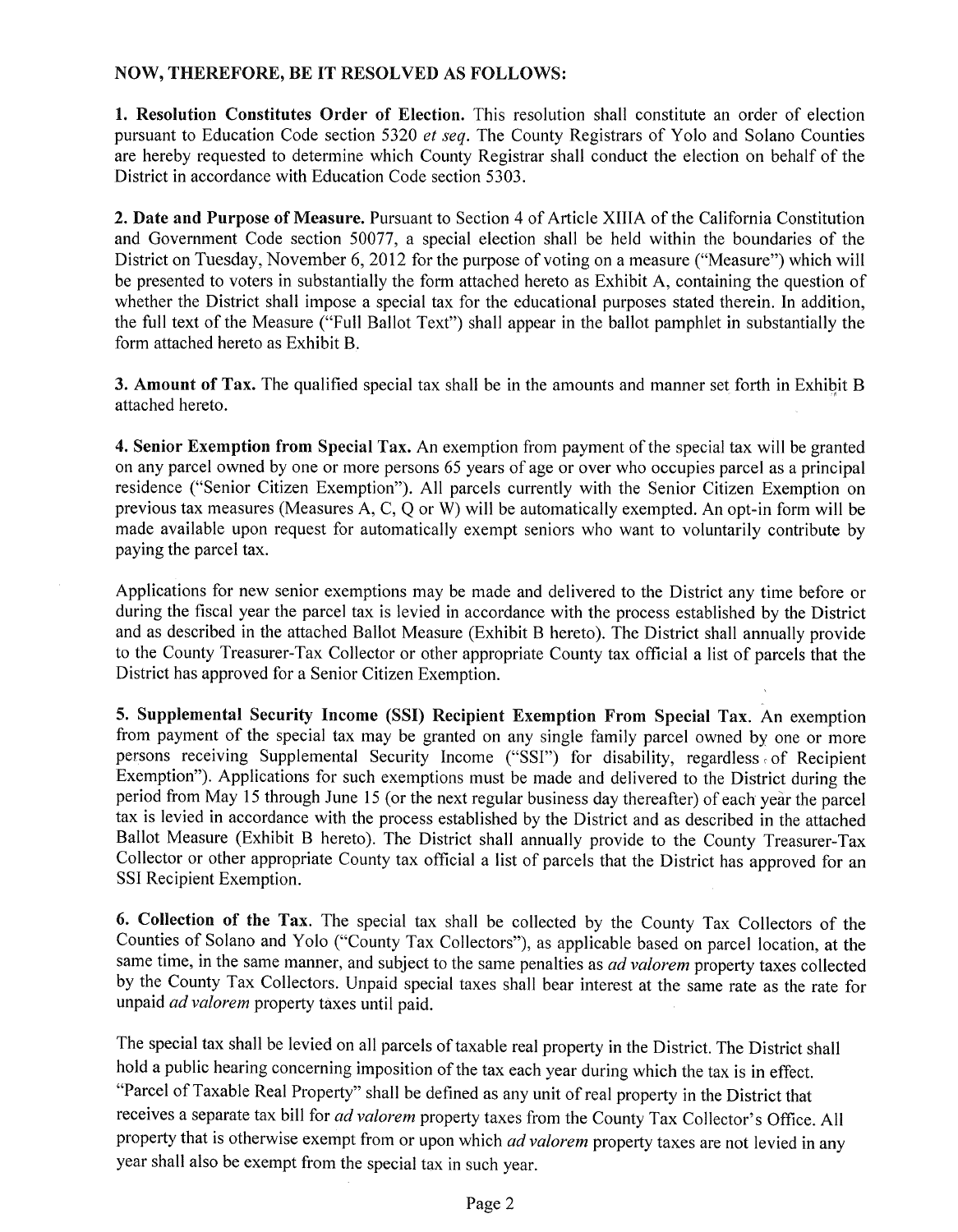With respect to all general property tax matters within its jurisdiction, the County Tax Collector shall make all final determinations of tax exemption or relief for any reason, and that decision shall be final and binding. With respect to matters specific to the levy of the special tax, including the classification of property for purposes of calculating the tax, the decisions of a District administrative review panel shall be final and binding.

**7. Authority for Ordering Election.** The authority for ordering the election is contained in section *50075 et seq.* of the Government Code and Section 4 of Article XIIIA of the California Constitution.

**8. Authority for Specifications.** The authority for the specification of this election order is contained in section 5322 of the Education Code.

**9. Resolution to County Registrar and County Board.** The Clerk of the Governing Board is hereby directed to immediately send a copy of this Resolution to the County Registrars, as the officers conducting the election, the Yolo County Superintendent of Schools and Solano County Superintendent of Schools ("County Superintendents"), and to the Yolo County Clerk of the Board of Supervisors and Solano County Clerk of the Board of Supervisors ("County Board"). The Board requests that the County Superintendents deliver a copy of all published notices to the Clerk of this Board.

**10. Formal Notice.** The County Superintendents are hereby requested to prepare and execute a formal Notice of Parcel Tax Election and Consolidation ("Notice") and to call the election by causing the Notice to be posted in accordance with section 5362 of the Education Code no later than July 29, 2012, or otherwise cause the Notice to be published as permitted by law.

# **11. Conduct of Election.**

*(a) Request to County Registrar.* Pursuant to section 5303 of the Education Code, the County Registrar is requested to take all steps to hold the election in accordance with law and these specifications, including the determination of whether Solano County or Yolo County Registrars will act as the elections official. The Board requests that the Registrar of Voters deliver a copy of all published notices to the Clerk of this Board pursuant to section 12113 of the Elections Code.

*(b) Voter Pamphlet.* The County Registrar is hereby requested to reprint the Full Ballot Text in substantially the form attached hereto as Exhibit B in the voter information pamphlet to be distributed to voters pursuant to section 13307 of the Elections Code. In the event the Full Ballot Text will not be reprinted in the voter information pamphlet in its entirety, the County Registrar is hereby requested to print, immediately below the impartial analysis of the Measure, in no less than 10-point boldface type, a legend substantially as follows:

The above statement is an impartial analysis of Measure [Measure title/designation]. If you desire a copy of the Measure, please call the Yolo County Registrar of Voters at *(530)* 666-8133 or (800) 649- 9943, or call the Solano County Registrar of Voters at (707) *784-6675* or (888) 933-8683 and a copy will be mailed at no cost to you.

(d) *Consolidation.* Pursuant to Education Code section 5342 and Elections Code section 10402.5, the County Registrars and the County Boards are hereby requested to consolidate the election ordered hereby with any and all other elections to be held on November 6, 2012 within the District.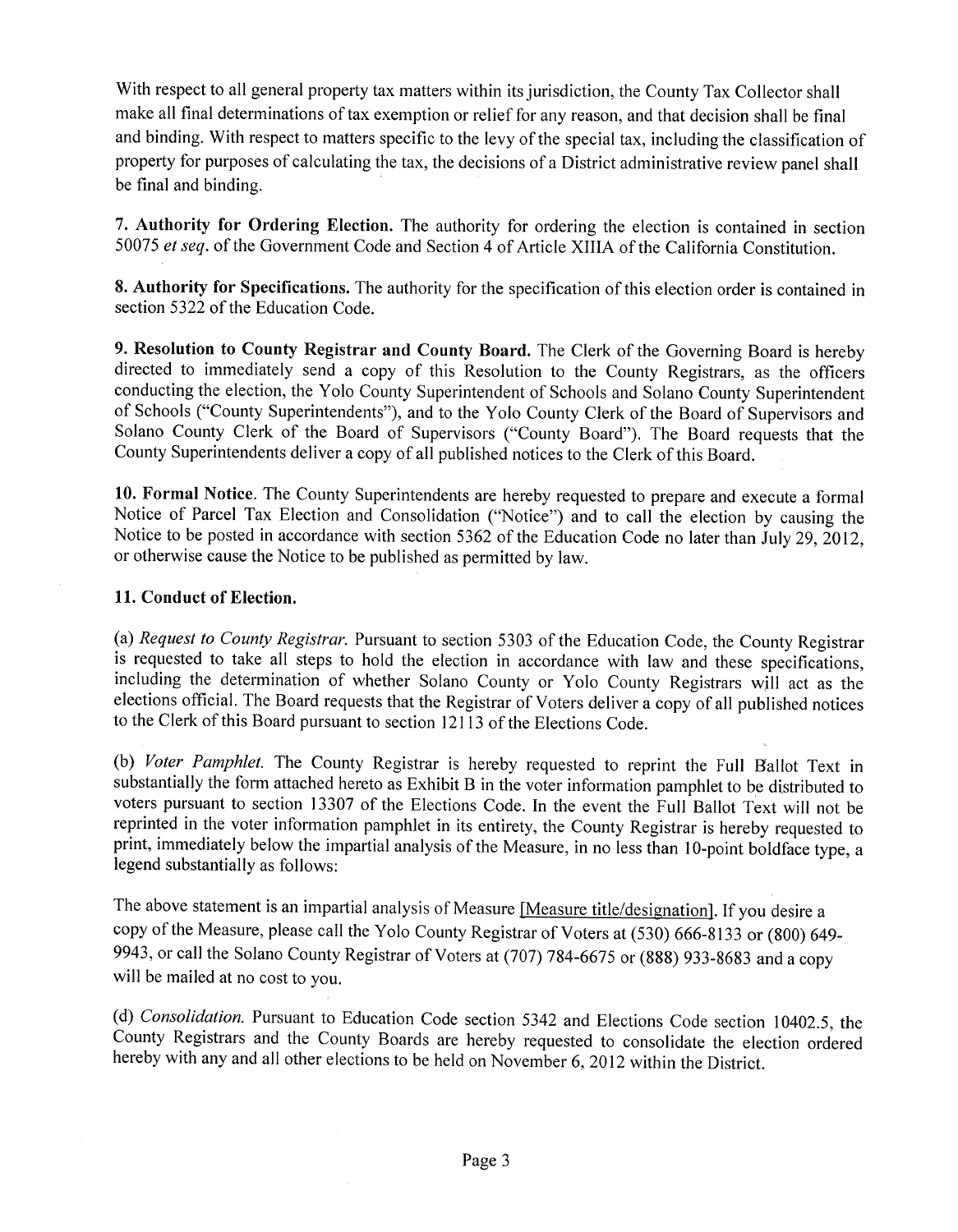*(e) Cost of Election.* The Davis Joint Unified School District agrees to reimburse the Counties of Yolo and Solano for the cost of such election.

*(f) Canvass of Results.* The County Boards are authorized to canvass the returns of the election pursuant to section 10411 of the Elections Code.

**12. Appropriations Limit.** The Board shall provide in each year for an increase in the District's appropriations limit as shall be necessary to ensure that the proceeds of the special tax may be spent for its authorized purposes.

**13. Full Ballot Text.** The Board hereby determines to include within the ballot pamphlet the Full Ballot Text in substantially the form attached hereto as Exhibit B, which is hereby approved and adopted by the Board, and the County Registrar is hereby directed to include the Full Ballot Text in the ballot pamphlet.

**14. Ballot Arguments.** The President of the Board and/or his designees are hereby authorized to prepare and file with the County Registrar any ballot argument prepared in connection with the election, including a rebuttal argument, each within the time established by the County Registrar, which shall be considered the official ballot arguments of the Governing Board as sponsor of the Measure.

**15. Official Actions.** The District Superintendent, President of the Board, or their designees, are hereby authorized and directed to execute any other document and to perform all acts necessary to place the Measure on the ballot, including making any changes to the text of the measure described in this Resolution, or to the abbreviated form of the measure, or to the text of this Resolution, as may be convenient or necessary to comply with the intent of this Resolution, the requirements of elections officials, and requirements of law.

**16. Accountability Measures.** The members of the Board, the Superintendent of the District, and officers of the District are hereby requested and directed, individually and collectively, to provide accountability measures pursuant to Government Code section 50075.1 that include, but are not limited to, all of the following: (a) A statement indicating the specific purposes of the qualified special tax, (b) a requirement that the proceeds be applied only to the specific purposes identified pursuant to subsection (a), (c) the creation of an account into which the proceeds shall be deposited, and (d) an annual report pursuant to section 50075.3. of the Government Code, as provided in Section 16 below.

**17. Annual Report.** Pursuant to section *50075.3* of the Government Code, the Board directs that the chief fiscal officer of the District file a report with the Board no later than

January 1, 2014, and at least once a year thereafter. The annual report shall contain both of the following: (a) The amount of funds collected and expended, and (b) the status of any project required or authorized to be funded by the special tax.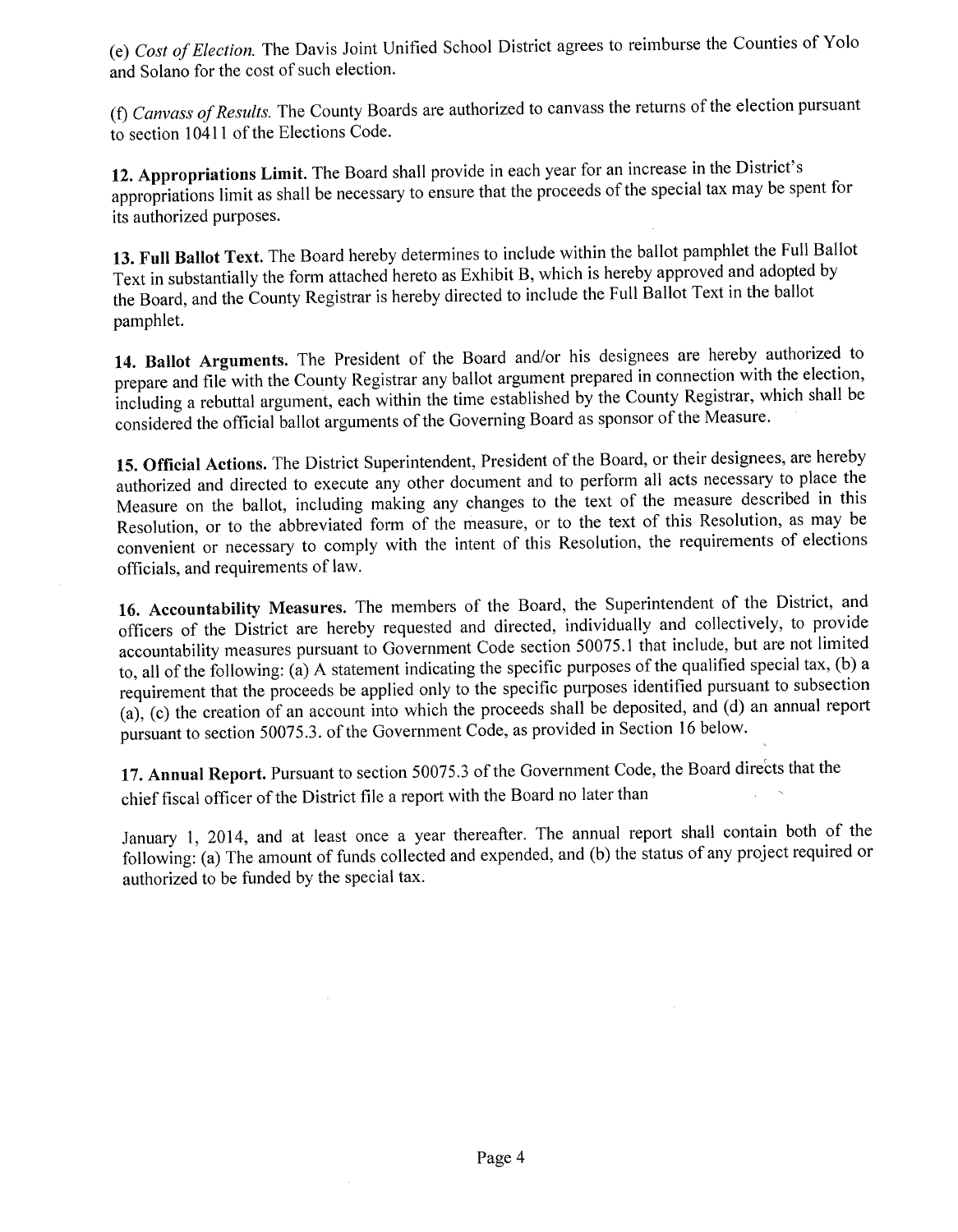**ADOPTED, SIGNED and APPROVED** by the Governing Board of the Davis Joint Unified School District on June 28, 2012, by the following vote:

| AYES:               |      |  | Allen, Daleiden, Harris, Lovenburg, Taylor |  |
|---------------------|------|--|--------------------------------------------|--|
| NOES:               | None |  |                                            |  |
| <b>ABSTENTIONS:</b> | Mone |  |                                            |  |
| ABSENT:             | None |  |                                            |  |
|                     |      |  |                                            |  |

**22** President of the Governing Board of the Davis Joint Unified School District

STATE OF CALIFORNIA)

YOLO COUNTY)

I, Winfred B. Roberson, Jr., do hereby certify that the foregoing is a true and correct copy of Resolution No. 59-12, which was duly adopted by the Board of Education of the Davis Joint Unified School District at meeting thereof held on June 28, 2012, and that it was so adopted by the following vote:

AYES: NOES: ABSTENTIONS: ABSENT:

|      |  | Allen, Daleiden, Harris, Loevenburg, Taylor |  |
|------|--|---------------------------------------------|--|
| None |  |                                             |  |
| None |  |                                             |  |
| None |  | M)                                          |  |

 $\mathbf{B}$ 

Secretary of the Board of Education

 $\mathcal{L}$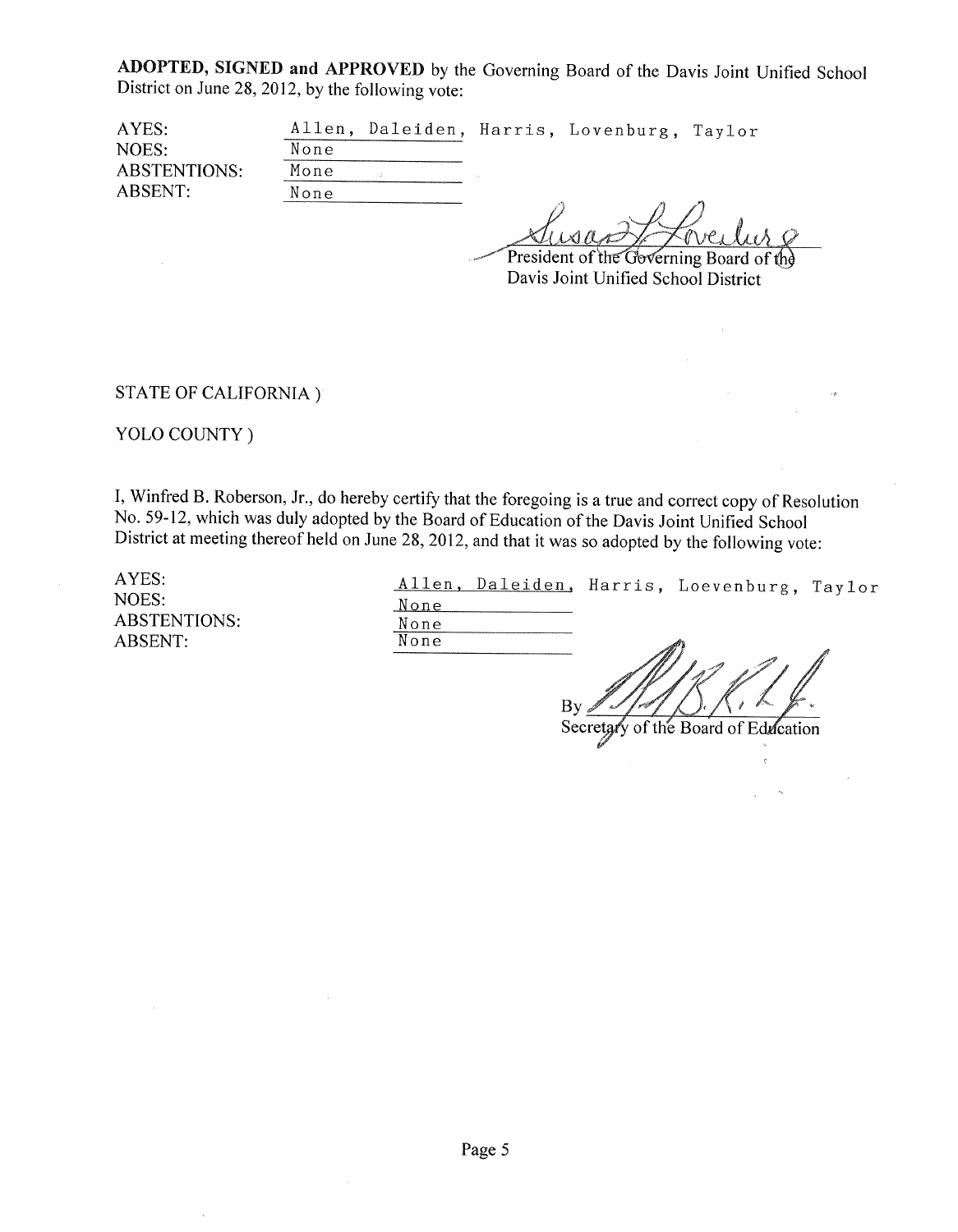#### EXHIBIT A

#### ABBREVIATED TEXT OF MEASURE

To offset the continued loss of significant state funding, shall the Davis Joint Unified School District be authorized to continue a special tax for a period of 4 years not to exceed the base annual rate of \$20.00 per dwelling unit for multi-dwelling parcels and \$204.00 per parcel for all other parcels, and levy up to an additional \$242.00 to cover State funding shortfalls ONLY if the November 2012 Temporary Taxes to Fund Education initiative does not pass?

 $\rightarrow$   $\beta$ 

 $\sim 10^{11}$ 

 $\sim$ 

 $\mathcal{L}$ 

 $\sim$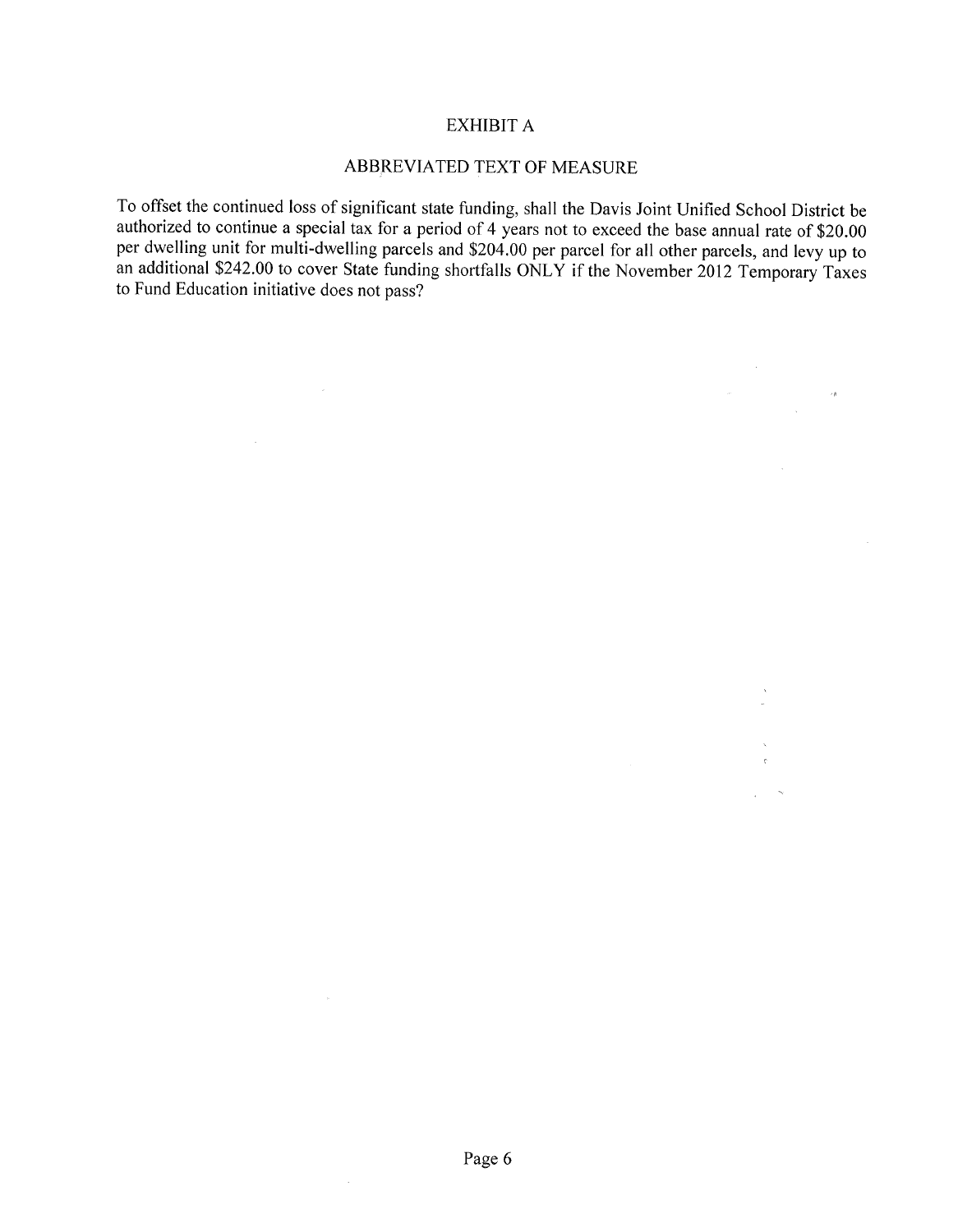# **EXHIBIT B**

# **FULL BALLOT TEXT**

The full text of the ballot measure shall read as follows:

To offset the continued loss, of significant state funding, shall the Davis Joint Unified School District be authorized to continue a special tax for a period of 4 years not to exceed the base annual rate of \$20.00 per dwelling unit for multi-dwelling parcels and \$204.00 per parcel for all other parcels, and levy up to an additional \$242.00 to cover State funding shortfalls ONLY if the November 2012 Temporary Taxes to Fund Education initiative does not pass?

The tax rate and associated local funding is based upon the budget deficit created by the continued loss of significant state funding and the expiration of Measure A, the district's short term emergency tax. The rate could include the additional local funding to cover State funding shortfalls ONLY if the tax measure fails in November 2012.

The purpose of the measure is to continue the programs and services currently funded by Measure  $A^{\dagger}$ , including:

- a) Reduced class sizes for K-6, English and math;
- b) Availability of classes in core subjects such as science and history;
- c) Availability of multiple foreign language programs;
- d) Availability of elective course offerings such as fine art and Career Technical Education;
- e) Retaining counseling staffing;
- 1) Continued targeted achievement support in Reading and Math; and
- g) Continued availability of school site safety and support staff.

The measure will maintain the district's 2012-13 level of funding and minimize layoff of district teachers and program reductions in the event of further State budget cuts.

#### Basis of Tax.

The tax shall be levied on all Parcels of Taxable Real Property in the District, as defined below, on the following basis:

| Type of Parcel                                                        | Rate of Annual Tax<br>. N                                                             |
|-----------------------------------------------------------------------|---------------------------------------------------------------------------------------|
| Multi-Dwelling Unit Parcel                                            | Base Annual Tax Not to exceed twenty Dollars<br>$(\$20.00)$ per dwelling unit         |
| All Other Parcels<br>(If State November tax initiative passes)        | Base Annual Tax Not to Exceed Two Hundred<br>Four Dollars (\$204.00) per parcel       |
| Or:                                                                   |                                                                                       |
| All Other Parcels<br>(If State November tax initiative does not pass) | Base Annual Tax Not to Exceed Four Hundred<br>Forty six Dollars (\$446.00) per parcel |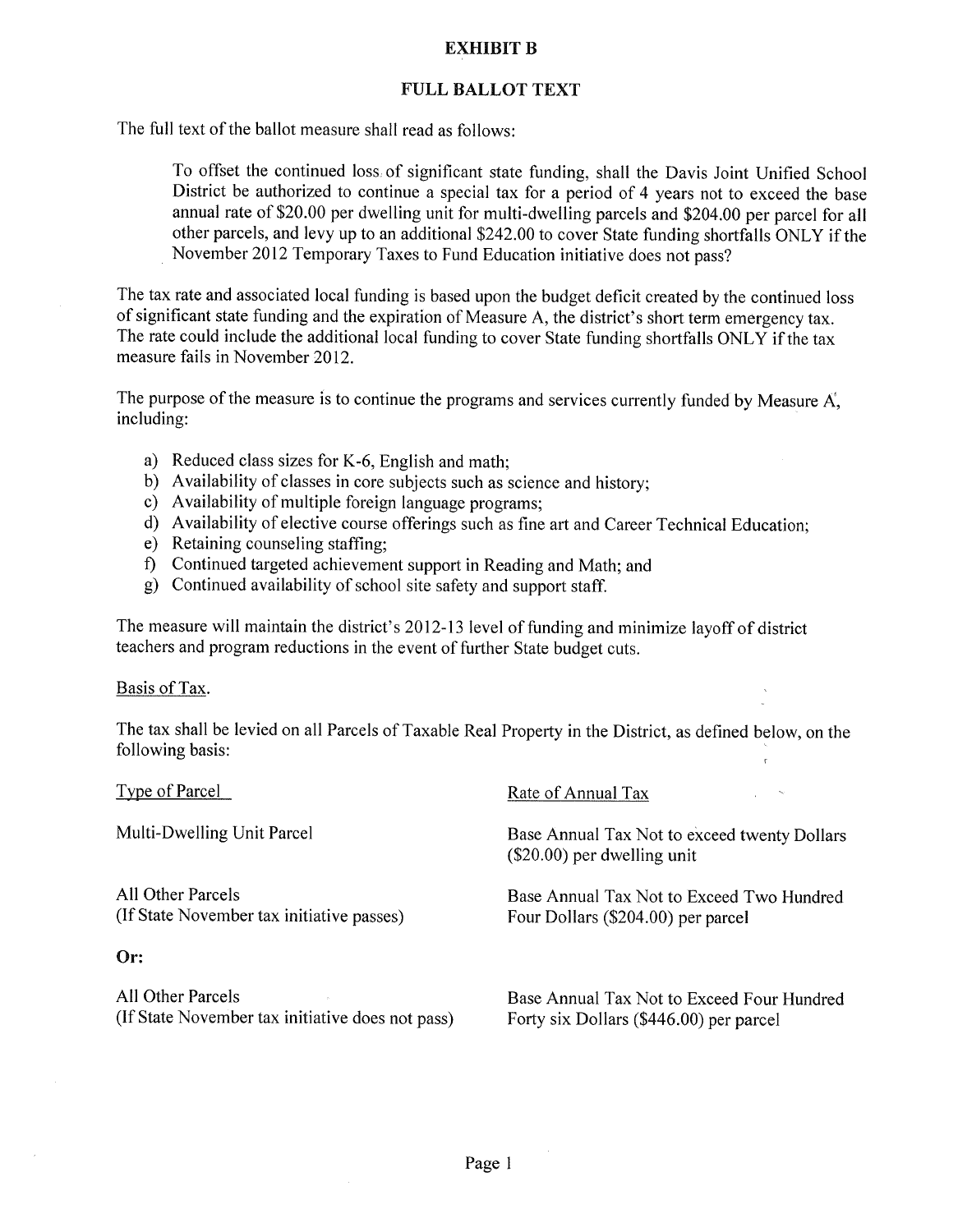To account for the impact of inflation on the cost of delivering the classroom programs and student services supported by the education parcel tax, the rates as set forth above shall be adjusted annually, commencing as of the 2014-15 tax year, for inflation by the change in the "Consumer Price Index for all Urban Consumers California (1982-84=100)" published by the U.S. Department of Labor, Bureau of Labor Statistics. In the event this index is no longer published, the Board of Education shall adopt a comparable index of general price levels as it shall reasonably determine. The Board of Education shall cause the tax to be levied at the adjusted amount, or at such lesser amount in any year in which the Board deems such reduced amount sufficient and appropriate to meet the District's budgetary needs, or believes such reduced amount is appropriate in reaction to State budget changes.

By this new parcel tax measure, the District seeks voter approval to initiate a new parcel tax that will impose the parcel tax rates set forth above, which rates include \$446 per parcel and \$20 per dwelling unit in multifamily dwellings. The new level of parcel taxes will be imposed commencing with the 2013-2014 tax year and will run for a period of 4 years.

"Parcel of Taxable Real Property" is defined as any unit of real property in the District that receives a separate tax bill for *ad valorem* property taxes from the Yolo or Solano County Treasurer-Tax Collector's Office, as applicable depending on parcel location. All property that is otherwise exempt from or upon which no *ad valorem* property taxes are levied in any year shall also be exempt from the special tax in such year.

A "Multi-Dwelling Unit Parcel" is a Parcel of Taxable Real Property that contains more than one dwelling unit, including, without limitation, apartment building, a multi-plex building (duplex, triplex etc.). In addition, all individually taxed mobile homes that receive a separate tax bill for *ad valorem*  property taxes, whether located on a separate parcel, located in a mobile home park or mobile home subdivision shall individually be considered a Multi-Dwelling Unit Parcel.

If more than one adjacent Assessor parcel constitutes a single parcel under the Subdivision Map Act (California Government Code section 66410 *el seq.),* then the parcel will be treated as a single Parcel of Taxable Real Property for purposes of the amount of tax due, and a claim for refund may be made by the property owner pursuant to the claim procedures outline below.

An exemption from payment of the special tax will be granted on any parcel owned by one or more persons 65 years of age or over who occupies parcel as a principal residence ("Senior Citizen Exemption"). All parcels currently with the Senior Citizen Exemption on previous tax measures (Measures A, C, Q or W) will be automatically exempted. An opt-in form will be made available upon request for automatically exempt seniors who want to voluntarily contribute by paying the parcel tax.

Applications for new senior exemptions may be made and delivered to the District any time before or during the fiscal year the parcel tax is levied in accordance with the process established by the District, or its designee.

An exemption may be granted on any parcel owned by one or more persons receiving Supplemental Security Income ("SSI") for disability, regardless of age, who occupies the parcel as a principal residence, upon application for exemption. Applications for such exemptions must be made and delivered to the District during the period from May 15 through June 15 (or the next regular business day thereafter) of each year the parcel tax is levied and in accordance with procedures established by the Davis Joint Unified School District Board of Education, or its designee.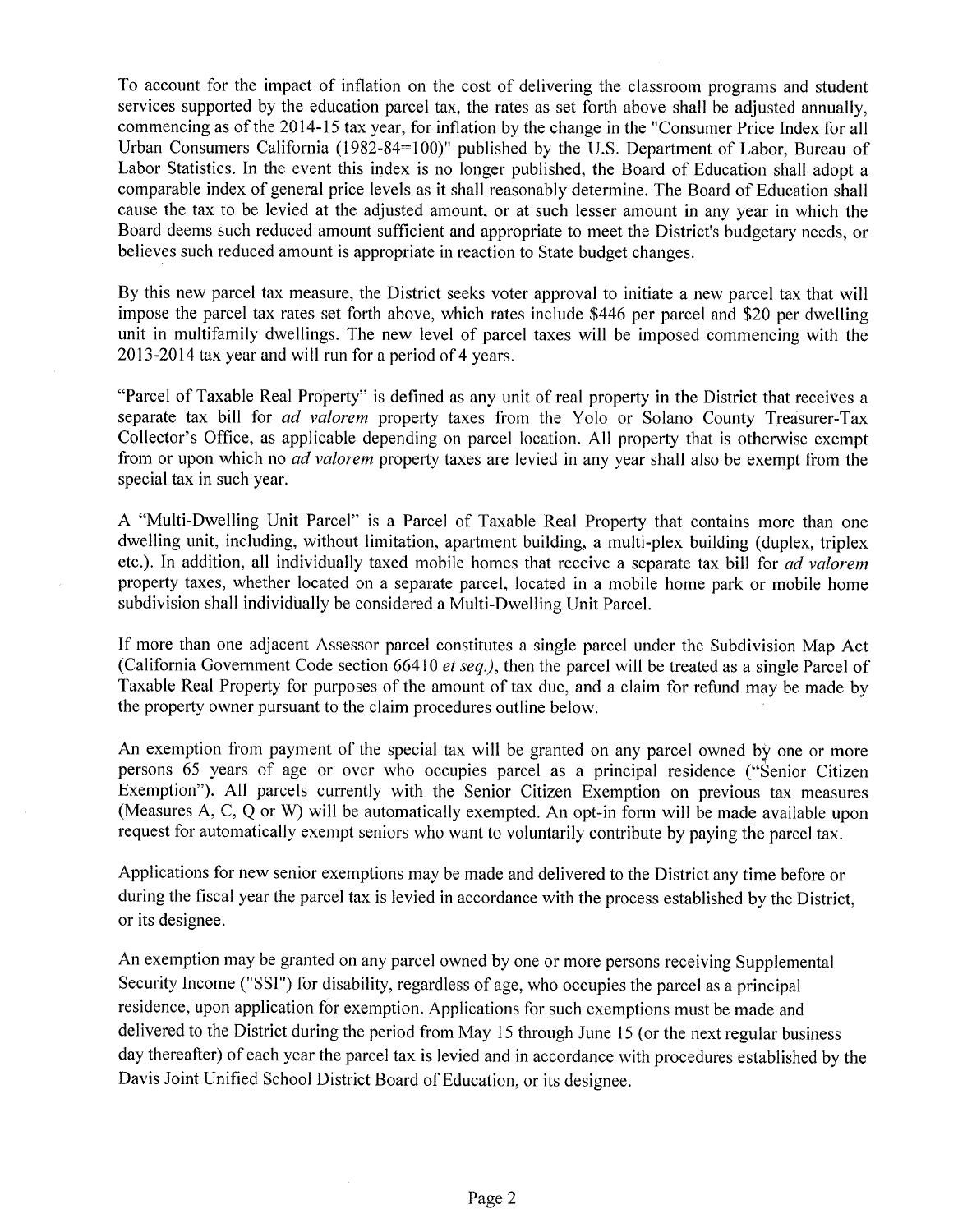# Claim Procedures

With respect to all general property tax issues and billing matters within its jurisdiction, the Yolo or Solano County Tax Assessor, as applicable, or other appropriate County tax official shall make all final determinations of tax exemption or relief for any reason, and that decision shall be final and binding. With respect to matters specific to the levy of the special tax, including determination of Senior Citizen exemption, however, the decisions of the District shall be final and binding. In the latter case, a claim for a refund of the special tax shall comply with the following and any additional procedures as established by the Board:

(a) All claims shall be filed with the Superintendent of the District no later than one year after the date the tax was paid. The claimant shall file the claim within this time period and the claim shall be finally acted upon the Board as a prerequisite to bringing suit thereon.

(b) Pursuant to Government Code section *935* (b) the claim shall be subject to the provisions of Government Code sections *945.6* and 946.

(c) The Board shall act on a timely claim within the time period required by Government Codesection 912.4.

(d) The procedure described herein, and any additional procedures established by the Board, shall be the exclusive claims procedure for claimants seeking a refund, reduction, or recomputation of the special tax. Whether any particular claim is to be resolved by the District or by the County shall be determined by the District, in coordination with the County as necessary.

## Appropriations Limit

Pursuant to California Constitution article XIJIB and applicable laws, the appropriations limit for the District will be adjusted periodically by the aggregate sum collected by levy of this special tax.

#### Accountability Measures

The proceeds of the special tax shall be applied only to the specific purposes identified above. The proceeds of the special tax shall be deposited into a fund, which shall be kept separate and apart from other funds of the District. No later than January 1 of each year while the tax is in effect, the District shall prepare and file with the Board a report detailing the amount of funds collected and expended, and the status of any project authorized to be funded by this measure.

In addition, an independent Citizen's Oversight Committee shall be appointed by the Board of Education to ensure that the special tax proceeds collected pursuant to this measure are spent for their authorized purposes, and to report annually to the Board of Trustees and the public regarding the expenditure of such funds.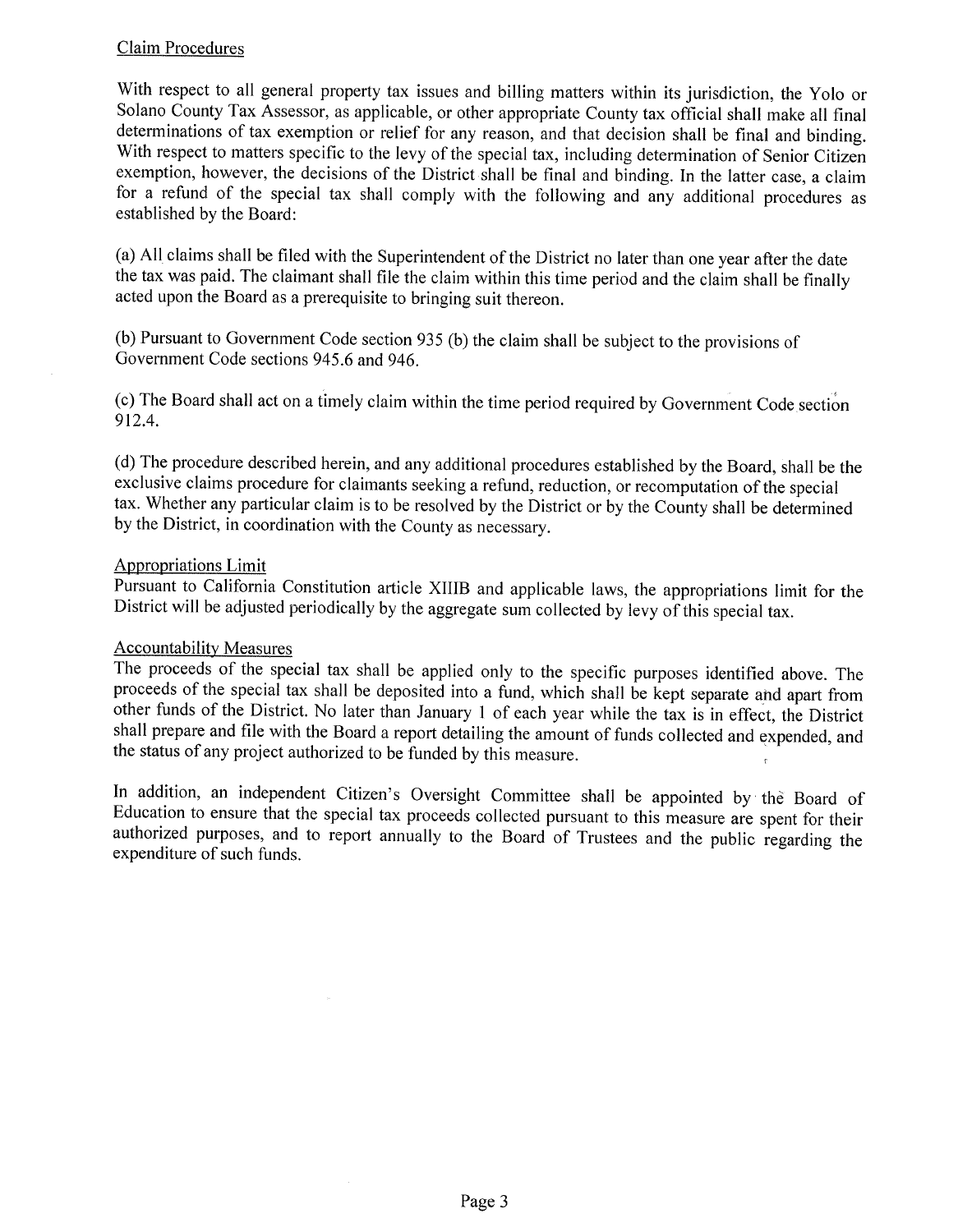# Severability

The Board hereby declares, and the voters by approving this measure concur, that every section and part of this measure has independent value, and the Board and the voters would have adopted each provision hereof regardless of every other provision hereof. Upon approval of this measure by the voters, should any part of the measure or taxing formula be found by a court of competent jurisdiction to be invalid for any reason, all remaining parts of the measure or taxing formula hereof shall remain in full force and effect to the fullest extent allowed by law.

## Protection of Funding

 $\mathcal{L}_{\text{eff}}$ 

 $\sim$ 

Current law forbids any decrease in State or Federal funding to the District because of the District's adoption of a parcel tax. However, if any such funds are reduced because of the adoption of this parcel tax, then the amount of the special taxes will be reduced annually as necessary in order to restore such State or Federal funding.

 $\label{eq:2.1} \frac{d\mathbf{r}}{d\mathbf{r}} = \frac{1}{2} \left( \frac{d\mathbf{r}}{d\mathbf{r}} \right)^2 \mathbf{r}^2 + \frac{1}{2} \left( \frac{d\mathbf{r}}{d\mathbf{r}} \right)^2 \mathbf{r}^2 + \frac{1}{2} \left( \frac{d\mathbf{r}}{d\mathbf{r}} \right)^2 \mathbf{r}^2 + \frac{1}{2} \left( \frac{d\mathbf{r}}{d\mathbf{r}} \right)^2 \mathbf{r}^2 + \frac{1}{2} \left( \frac{d\mathbf{r}}{d\mathbf{r}}$ 

Ŵ.

 $\sim$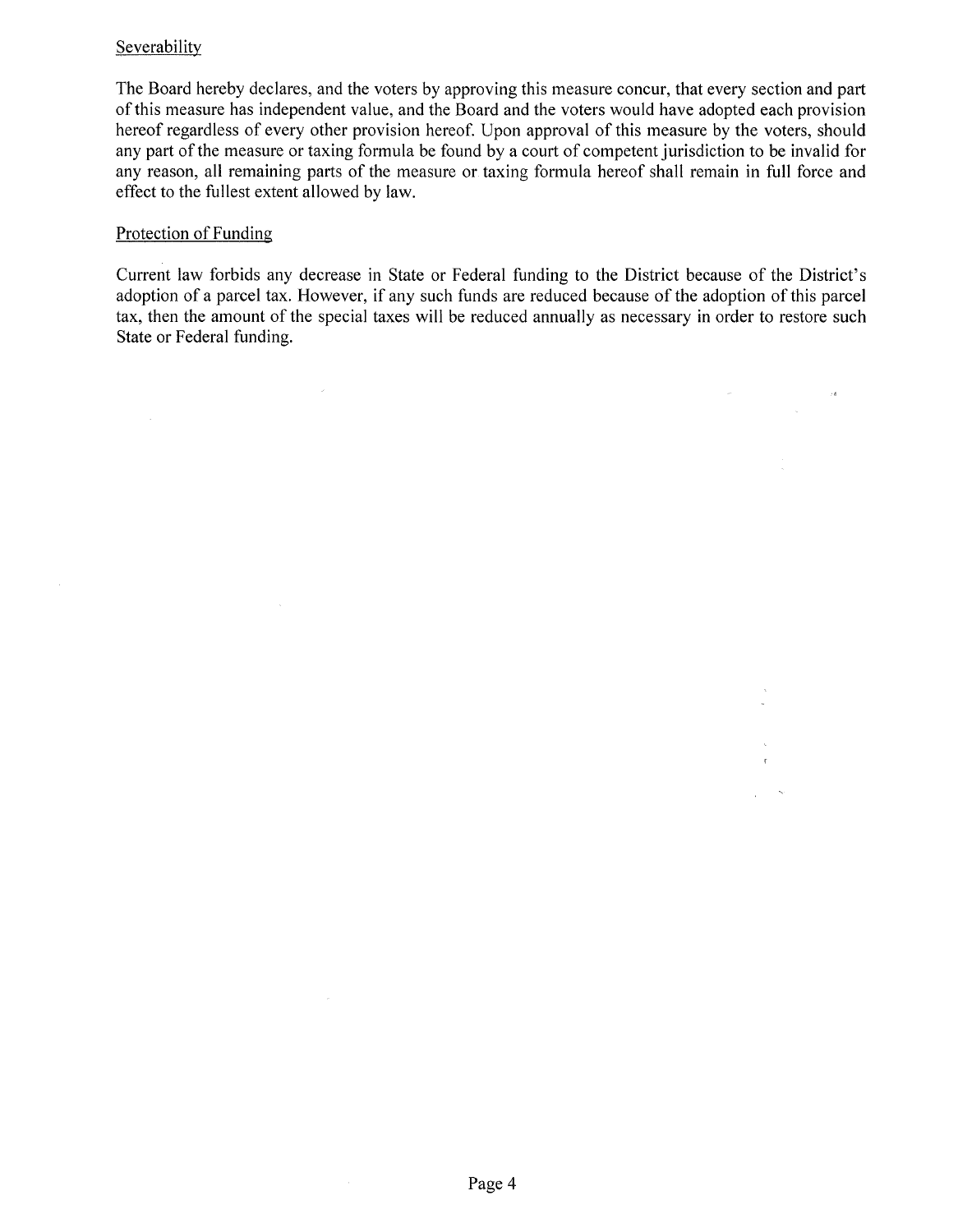#### **EXHIBIT C**

#### **FORMAL NOTICE OF PARCEL TAX ELECTION**

NOTICE IS HEREBY GIVEN to the qualified electors of the Davis Joint Unified School District of Yolo County, California, that in accordance with the provisions of the Education Code and the Government Code of the State of California, an, election will be held on November 6, 2012 for the purpose of submitting to the qualified electors of the District the proposition summarized as follows:

To offset the continued loss of significant state funding, shall the Davis Joint Unified School District be authorized to continue a special tax for a period of 4 years not to exceed the base annual rate of \$20.00 per dwelling unit for multi-dwelling parcels and \$204.00 per parcel for all other parcels, and levy up to an additional \$242.00 to cover State funding shortfalls ONLY if the November 2012 Temporary Taxes to Fund Education initiative does not pass?

By execution of this formal Notice of Election the County Superintendent of Schools of Yolo County orders consolidation of the election with such other elections as may be held on the same day in the same territory or in territory that is in part the same.

The County Superintendent of Schools of Yolo County, by this Notice of Election, has called the election pursuant to a Resolution and Order of the Board of Education of the Davis Joint Unified School District adopted June 28, 2012, in accordance with the provisions of Education Code sections *5302,*  5325 and *5361.* 

IN WITNESS WHEREOF, I have hereunto set my hand this day, 3012.

<u>/s/</u>

County Superintendent of Schools Yolo County, California